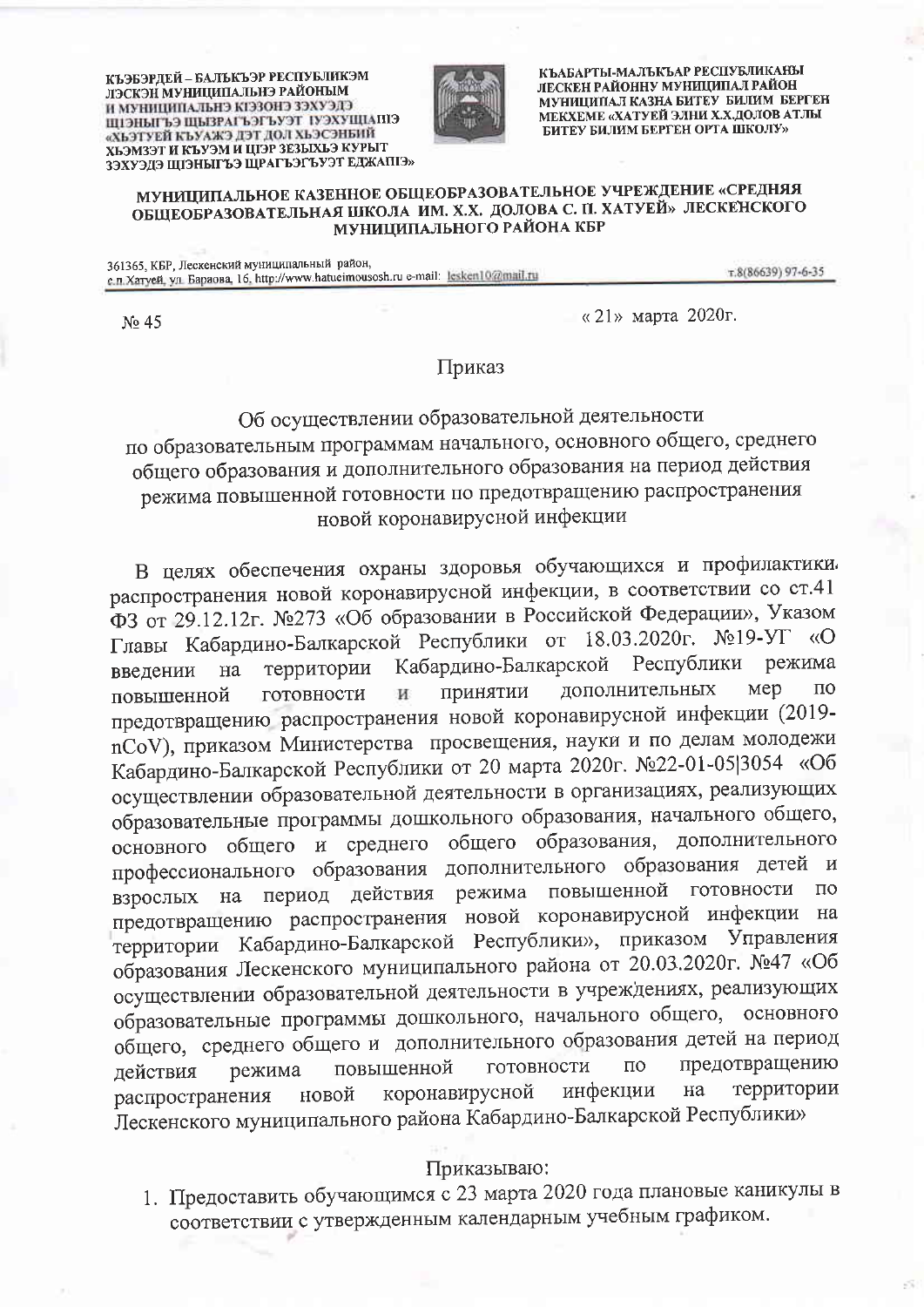- 2. По завершении плановых каникул с 01 апреля 2020 г. по 12 апреля обучение по образовательным программам 2020г. организовать начального общего, основного общего, среднего общего образования и по дополнительным общеобразовательным программам с применением дистанционных образовательных технологий.
- 3. Разработать и утвердить положение об организации дистанционного обучения.
- 4. Заместителю директора по УВР Ашноковой Е.П.:
	- организовать подготовку учителями предметниками заданий мероприятий. карантина, других период на учащимися учебных приостановления необходимостью  $\mathbf{c}$ связанных занятий;
	- сформировать расписание занятий на каждый учебный день в соответствии с учебным планом по каждой дисциплине, предусматривая дифференциацию по классам и сокращение времени проведения урока до 30 минут;
	- выявить списки учащихся, не имеющих доступ в Интернет для предоставления по запросам заданий на бумажных носителях
	- вести контроль рассылки учителями предметниками заданий через различные электронные образовательные ресурсы
	- вести мониторинг заполнения электронных классных журналов
	- и дневников, выставления оценок учащимся
	- оказывать учебно методическую помощь родителям.
- 5. Заместителю директора по ВР Гучаковой М.А.:
	- обеспечить организацию ежедневного мониторинга фактически присутствующих в организации обучающихся, обучающихся с дистанционных обучения, электронного применением образовательных технологий и тех, кто по болезни временно не (заболевшие процессе образовательном  $\mathbf{B}$ участвует обучающиеся).
	- обеспечить внесение соответствующих корректировок в рабочие дополнительного деятельности  $\mathbf{H}$ внеурочной программы образования и учебные планы в части форм обучения (онлайн консультация и др.).
- 6. Инженеру электронику Тарчоковой М.В. обеспечить оказание техподдержки учителям и педагогам дополнительного образования в реализации обучения с применением электронного обучения и дистанционных образовательных технологий.
- 7. Классным руководителям:
	- довести информацию до обучающихся и их родителей о реализации образовательных программ с применением электронного обучения и дистанционных образовательных технологий
	- ознакомить с расписанием занятий, графиком проведения текущего контроля и итогового контроля по учебным дисциплинам, консультаций;